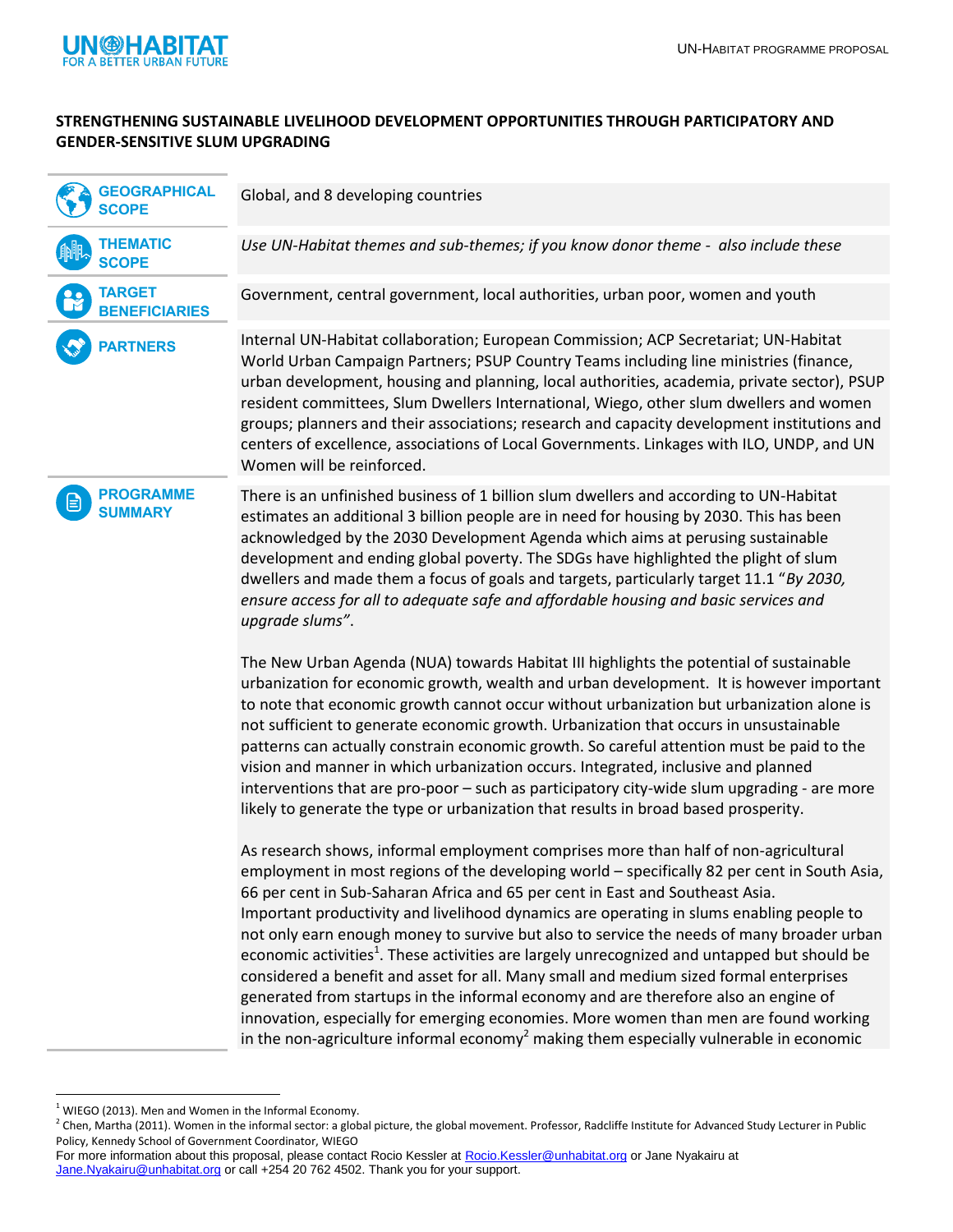

|                                        | shocks and would need therefore special elements for protection <sup>3</sup> . For example in Sub-<br>Saharan Africa, 74% of women but only 61% of men and in Latin America and the Caribbean,<br>54% of women and only 48% of men work in the informal economy. <sup>4</sup><br>The PSUP has mobilized a network of country teams worldwide consisting of national and<br>local authority representatives, slum dwellers, gender and youth focal points as well as<br>private sector partners. These are ideal entry points for sharing more knowledge and<br>capacity development opportunities for strengthened livelihoods and sustainable and<br>inclusive local economic development.<br>Goals and Objectives: The overall objective is to strengthen sustainable livelihood<br>development opportunities in Policies, Strategies and Programmes supporting slum<br>dwellers. In line with the Work Plan of Sub-Programme 5 and the Slum Upgrading Unit's<br>knowledge management and resource mobilization strategy the production of knowledge<br>products, tools and training packages for local and national authorities as well as for slum<br>dwellers are an urgent need to complement the portfolio of the unit and the Unit's<br>knowledge platform, the MyPSUP.                                                                               |
|----------------------------------------|---------------------------------------------------------------------------------------------------------------------------------------------------------------------------------------------------------------------------------------------------------------------------------------------------------------------------------------------------------------------------------------------------------------------------------------------------------------------------------------------------------------------------------------------------------------------------------------------------------------------------------------------------------------------------------------------------------------------------------------------------------------------------------------------------------------------------------------------------------------------------------------------------------------------------------------------------------------------------------------------------------------------------------------------------------------------------------------------------------------------------------------------------------------------------------------------------------------------------------------------------------------------------------------------------------------------------------------------------------------|
| <b>UN-HABITAT</b><br><b>ROLE</b>       | The "Housing at the Centre" approach of the NUA is closely aligned to participatory slum<br>upgrading. The participatory slum upgrading approach preserves important local and<br>economic capital (including livelihoods) via local planning, design and community managed<br>funds.<br>The one billion slum dwellers call for a paradigm shift and change of attitudes and<br>approaches towards slums. UN-Habitat's global flagship programme, the Participatory Slum<br>Upgrading Programme (PSUP), initiated by the African, Caribbean and Pacific countries and<br>financed by the European Commission has gathered a wealth of knowledge and experiences<br>from more than 35 countries and 160 cities by focusing on systemic change through policy<br>and legislation, planning and financing approaches and adopting participatory city-wide<br>slum upgrading as a strategic approach to directly improve the lives of slum dwellers. The<br>PSUP approach is based on a human-right based approach delivering progressively the Right<br>to Adequate Housing, the Right to water and sanitation, the right to participation and<br>gender equality. The strengthening of livelihoods opportunities and local economic<br>development has shown to be one of the top priorities for slum communities as well as local<br>and national authorities. |
| <b>MAIN</b><br><b>OUTPUTS</b>          | Development and dissemination of Knowledge, Policy and Tools<br>Capacity Building of Slum Community Members and Local Authorities.<br>Technical and policy advisory services on mainstreaming gender-sensitive local<br>$\bullet$<br>economic development approaches in slum upgrading                                                                                                                                                                                                                                                                                                                                                                                                                                                                                                                                                                                                                                                                                                                                                                                                                                                                                                                                                                                                                                                                        |
| <b>MAIN RESULTS /</b><br><b>IMPACT</b> | Preparation of knowledge products on how to strengthen livelihood opportunities in<br>$\bullet$<br>slums with particular focus on women, youth and people with disabilities. This<br>includes a policy guide, documentation of participatory and gender-sensitive slum<br>upgrading projects and a catalogue of innovations.<br>Development of a training module promoting people-public-private partnerships<br>$\bullet$<br>(PPPP). For integrated sustainable local economic development capacity building<br>both local authorities and community members capacitation is essential. Financing                                                                                                                                                                                                                                                                                                                                                                                                                                                                                                                                                                                                                                                                                                                                                            |

a<br><sup>3</sup> xi. WIEGO (2013). Men and Women in the Informal Economy

<sup>&</sup>lt;sup>4</sup> J. Herrera and et.al, Informal Sector and Informal Employment: Overview of Data for 11 Cities in 10 Developing Countries, working paper No. 9 (Cambridge, Massachusetts, Women in Informal Employment: Globalizing and Organizing (WIEGO), 2012).